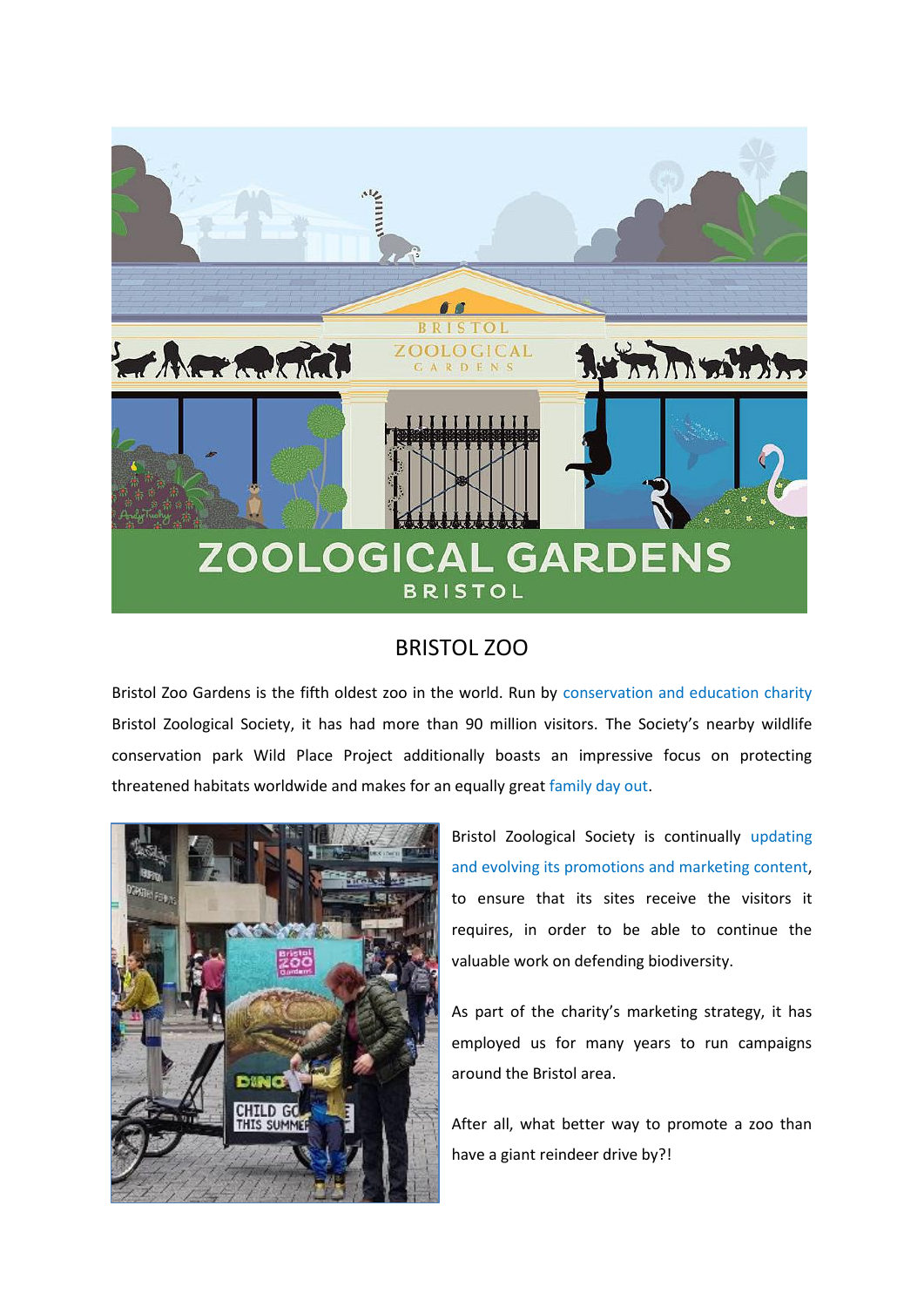We are frequently provided with a budget from the Society to promote its activities to the local public in ways that are most appropriate and beneficial to them. They provide the creative, we provide the advertising methods. From Sunset Specials to Dinomania and Gerry the Giraffe, we have helped out with dozens of marketing campaigns through various advertising mediums.





To accompany longer Postavan campaigns around north Bristol, Bristol Zoological Society often requests that we appeal to the heart of Bristol by getting in amongst the pedestrians in the central Broadmead area, by use of one of our famous Postabikes.

Bristol Zoological Society has recognised the power of our Postabikes appealing to a high concentration of pedestrians in an environment where they have time to check out the message being promoted.

Operating local attractions, the Society's main focus is on drawing the interest of those may shop and work in Bristol, and therefore will live close enough to consider visiting the Bristol Zoo and Wild Place sites. Therefore, by using our Postabike they can really get the word out to the right people.



At no extra cost, our Postabike rider hand outs leaflets supplied from the charity, so that members of the public can take the promotional message home with them as a reminder to consider a visit.